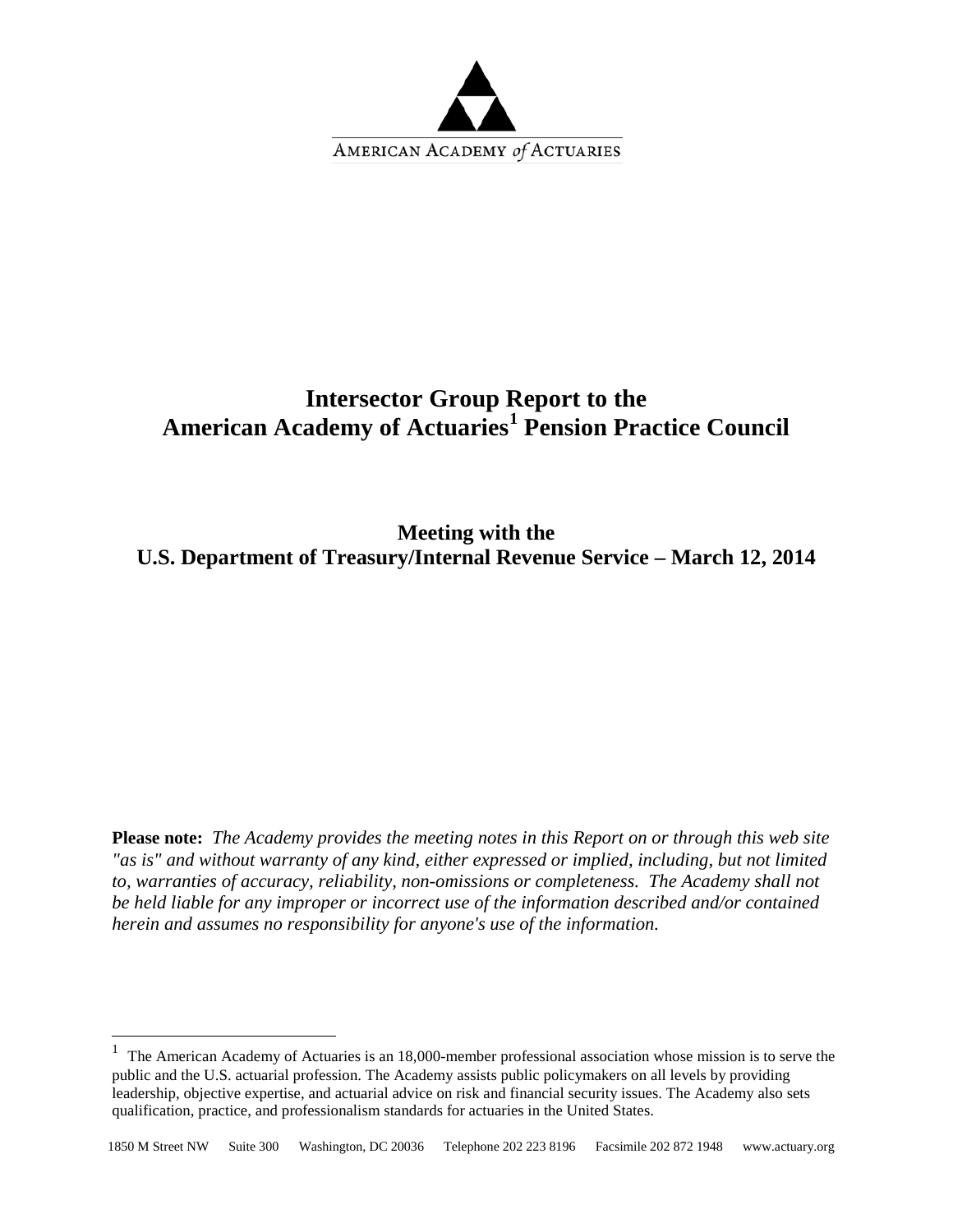### **Notes from Intersector Meeting with IRS/Treasury March 12, 2014**

The Intersector Group is composed of two delegates from each of the following actuarial organizations: American Academy of Actuaries, Society of Actuaries, Conference of Consulting Actuaries, and ASPPA College of Pension Actuaries. Twice a year the Intersector Group meets with representatives of the U.S. Department of Treasury (Treasury Department) and the Internal Revenue Service (IRS) to dialogue with them on regulatory and other issues affecting pension practice. Attending from the Intersector Group: Tom Finnegan, Eli Greenblum, Judy Miller, Heidi Rackley, Maria Sarli, Don Segal, and Larry Sher. David Goldfarb, Academy staff member supporting the Intersector Group, also attended.

These meeting notes are not official statements of the Treasury Department or the IRS and have not been reviewed by its representatives who attended the meetings. The notes merely reflect the Intersector Group's understanding of Treasury Department/IRS representatives' views expressed at the meeting, and are not to be construed in any way as establishing official positions of the Treasury Department, the IRS, or any other government agency. The notes cannot be relied upon by any person for any purpose. Moreover, the Treasury Department and the IRS have not in any way approved these notes or reviewed them to determine whether the statements herein are accurate or complete.

Discussion items:

## 1. **Update from IRS**.

IRS and the Treasury Department are working on many guidance projects, but it is difficult to predict when anything will emerge from the end of the process. Pension funding seems to go to the bottom of each reviewer's pile; post-Windsor and cash balance guidance are closer to the top. IRS will be soliciting suggestions for the guidance plan in April-May and deciding which guidance projects to include in next year's guidance plan during May-June. IRS confirmed that rollover guidance is in the works.

## 2. **Hybrid plans**.

a. The USA Retirement Funds Act of 2014 (S 1979) introduced Jan. 30 by Sen. Tom Harkin, would modify the market-rate rules for statutory hybrid plans, generally allowing higher fixed and minimum interest crediting rates and a broader range of market-based return than the 2010 proposed regulations. Does the IRS have any reaction to the bill? Will its introduction have any effect on the timing or content of final regulations currently in the works?

IRS and the Treasury Department have reviewed the proposed legislation and recognize that certain hybrid plan provisions overlap with comments IRS has received on the proposed marketrate rules. IRS and the Treasury Department have no position on the Act, nor any particular section within the Act. Those favoring the hybrid plan provisions included in the USA Retirement Funds Act should not count on the final hybrid regulations including similar provisions and therefore must decide whether to continue to advocate for legislation regarding acceptable market rates of return.

b. Agenda item added by IRS: IRS is working on a project to bring cash balance plans into the preapproved determination letter program. What flexibility is needed in developing that program? That is, what plan features should be permitted in the program to make it useful for providers? In particular, how should the cash balance benefit formula section be structured to ensure that plan sponsors can only choose cash balance formulas that meet the backloading rules?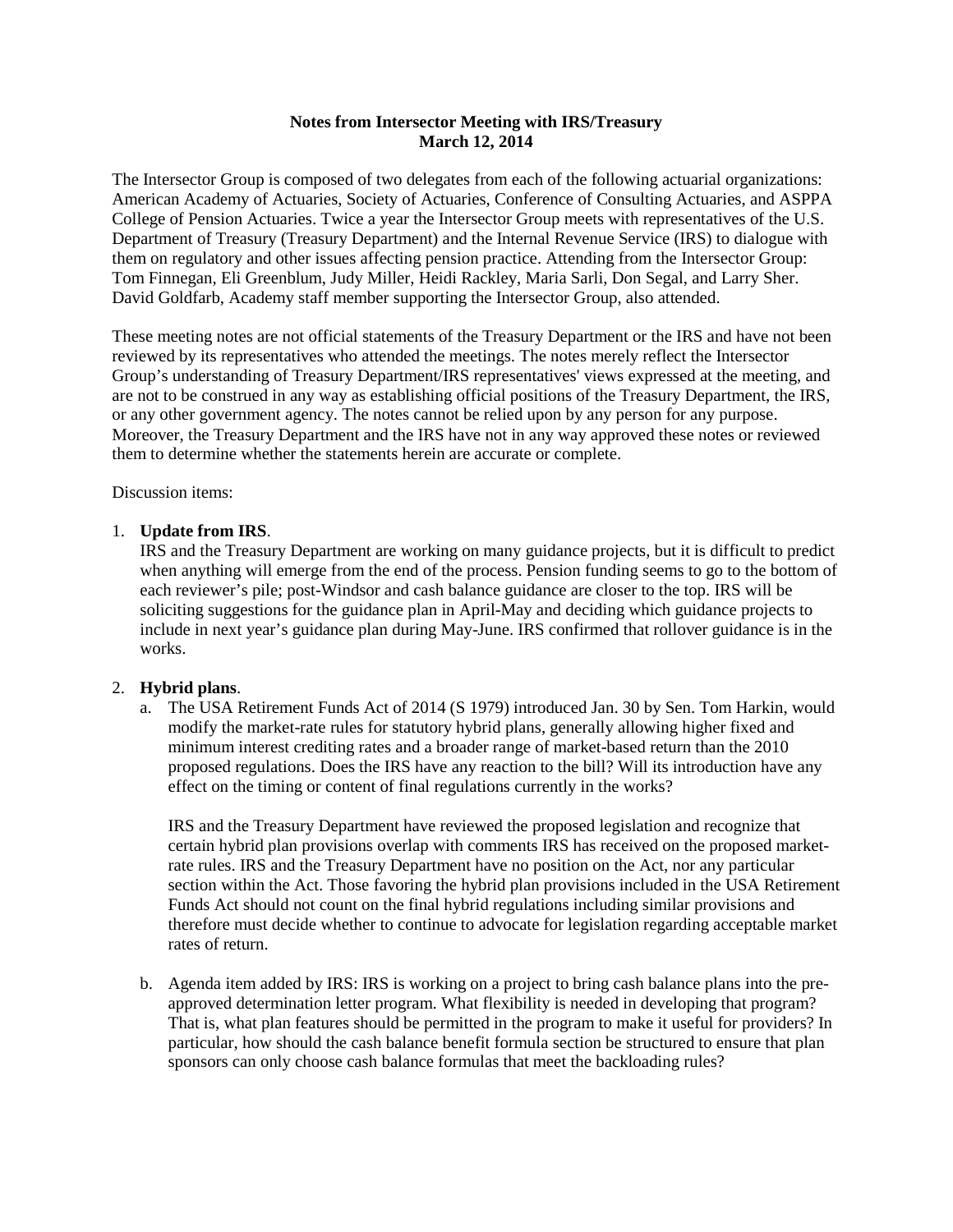Notes from Intersector Meeting with IRS/Treasury March 12, 2014 Page 2

Intersector group members believe that essential features include:

- Multiple formulas for different categories of plan participants
- Floor-offset formulas for companion profit sharing plans: offset must be based on account balance at determination date — annual cash balance credits cannot be reduced by profit sharing contributions for the same year. (The Intersector Group indicated that a large proportion of new small plans use floor-offset designs.)
- Age- or service-graded plans designed around the plan's minimum interest crediting rate. (The Intersector Group indicated that larger plans are much more likely to be age/service weighted, and that many small plans currently use a fixed 5% interest credit)
- Formulas for plans crediting the actual return on plan assets contingent on getting reasonable guidance on backloading and nondiscrimination testing for such formulas. We expressed the view that it was not reasonable to test for backloading or discrimination assuming either: (i) no future interest credits, or (ii) the current year's crediting rate continues forever. The Intersector Group also expressed the view that many plan sponsors would prefer to use the actual return and would move in that direction if these uncertainties were favorably resolved.

IRS asked if a pre-approved pension equity plan (PEP) design was needed, given approximately 600 PEPs are in inventory for determination letters (although some number of those are the individual employers in a single multiple-employer PEP plan). We indicated the need would depend on future PEP guidance and that IRS should not slow down development of a preapproved cash balance plan to include PEP formulas.

## 3. **Partial sunset of PPA rules for multiemployer plans**.

The Intersector Group asked: What can IRS and the Treasury Department do to quell plan sponsor, contributing employer, and practitioner fears that a potential 2015 sunset will be unworkable for redand yellow-zone plans due to loss of ability to make changes to remedial plans, loss of enforcement mechanisms, and possible deficiency excise taxes? Given resource constraints, what public indications or "soft guidance" might be possible to indicate Code Sections 432, 4971(g), 4971(e)(2) and 412(b)(3) and the ERISA sections covered in PPA Section 202 will remain in effect for a plan operating under a Funding Improvement or Rehabilitation Plan? How can we (the actuarial organizations) help you with that?

We indicated that uncertainty about the implications of the sunset — including as to whether recovery plans can be amended after the sunset and the risk that IRS might impose excise taxes — may cause some contributing employers to bolt from multiemployer plans before year-end. Any signal that IRS will not take a draconian view on these issues — even "soft" newsletter guidance, or comments made at presentations at upcoming professional meetings such as the Enrolled Actuaries Meeting or National Coordinating Committee for Multiemployer Plans Lawyers and Administrators Meeting would help to quell these concerns.

The IRS and Treasury Department representatives indicated a letter from one of the professional organizations saying why this is a concern would help elevate this issue up the priority chain, though they appear to understand the issues. The joint Treasury Department, Department of Labor, and PBGC report in early 2013 identified several areas where clarity or policy changes would be useful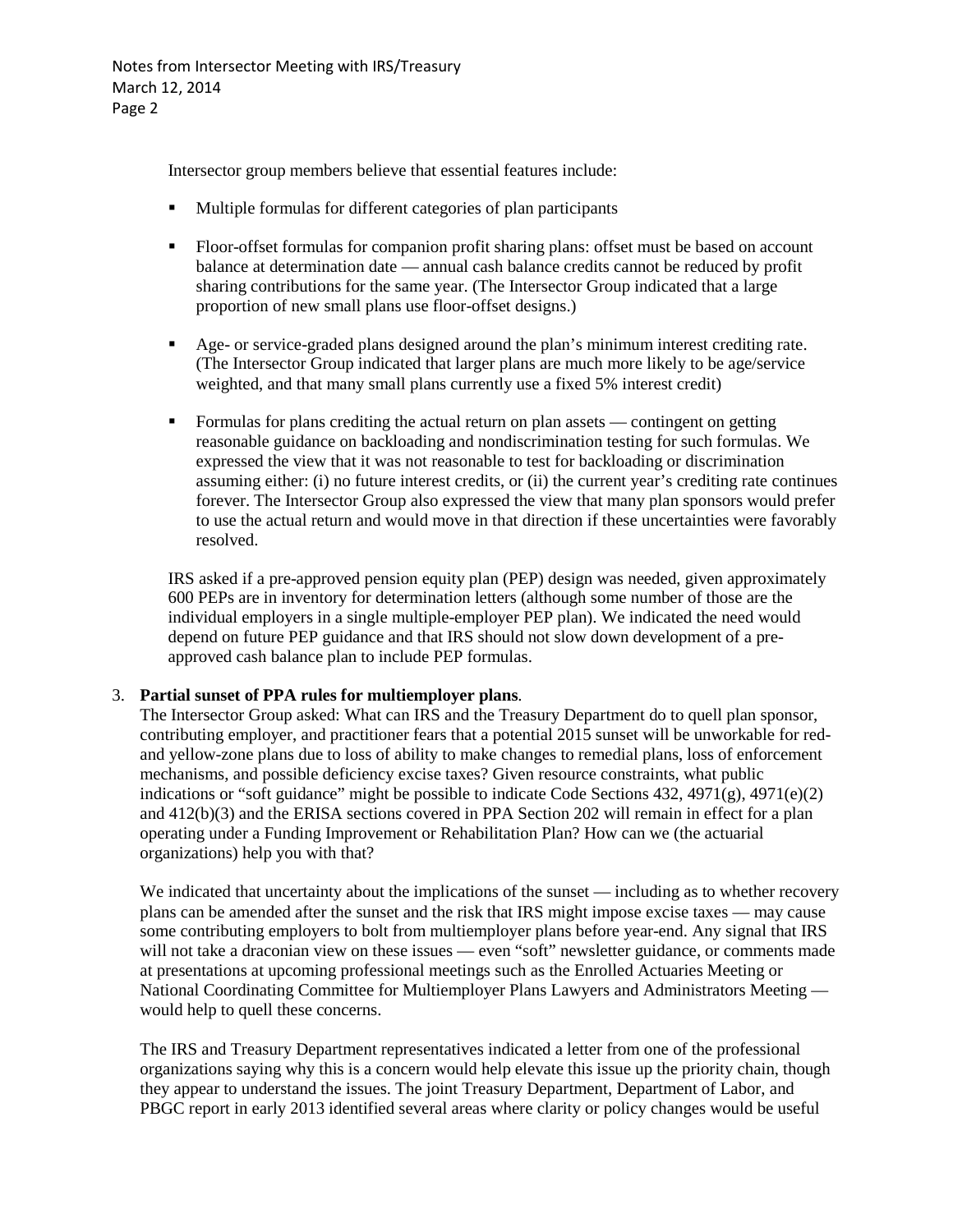and suggested that Congress should address them. Since that hasn't happened to this point, IRS would need to go through a process to reach a consensus view on what the sunset means from legal, administrative, and policy perspectives; this process will take time. If the process were to start now, guidance might be available by the end of the summer.

We also discussed a second multiemployer plan issue: electronic submission of PPA zone status certifications. Practitioners would like confirmation that the electronic submission has been received. This could be as simple as an automated reply email "Thank you for submitting your certification."

#### 4. **Lump sum windows**.

We understand IRS and the Treasury Department have concerns about de-risking transactions that involve offering lump sums to participants who previously did not have a lump sum option and that additional guidance may be forthcoming in some form. Can you share with us the general nature of those concerns? Are the concerns related solely to participants in pay status, or to all participants given lump sum options after separation from service (including terminated vested participants)? Do the same concerns apply to second elections offered to participants who could not elect a lump sum (which was part of the plan) at their annuity starting dates because accelerated benefit distribution limitations under Code Section 436(d) were in effect, or to distributions from terminating plans?

The IRS and Treasury Department representatives indicated the overriding policy concern is about the capability of individuals to handle risks associated with providing for lifetime income. They do not agree with the term "de-risking"— risks are not being eliminated, they are merely being transferred from the employer to individuals (in the case of lump sums) or to an annuity carrier (in the case of annuity buyouts), so "risk transfer" is more appropriate. They indicated that insurance carriers are in the business of managing risk, so there is no real concern there, but individuals aren't necessarily able to manage that risk, and they have greater concern regarding older individuals. The Intersector Group indicated that plan sponsors had less incentive to offer older retirees a lump sum because the opportunity for anti-selection is greater, which will tend to increase plan costs. Other plan sponsors may want to limit the group to avoid settlement accounting, and not include older retirees, or retirees with larger benefits, for that reason.

The policy concern exists whenever a plan makes a lump sum distribution, including in the case of a plan that offers a lump sum at a participant's initial annuity starting date as a permanent plan feature. While the high percentage of participants electing to receive lump sums under such plans may be troubling from a policy perspective, there isn't much IRS/Treasury can do about it absent statutory changes. Likewise, IRS probably can't do anything about lump sum offers on plan termination, given long established precedent.

The IRS and Treasury, however, do have legal concerns in addition to policy concerns in cases where a lump sum is offered to a participant who has already started receiving lifetime annuity payments. These legal concerns include:

 Spousal consent and qualified domestic relations order (QDRO) issues when a participant obtains a divorce between the original annuity starting date and the lump sum distribution date. The former spouse's consent at the original annuity starting date and any subsequent QDRO — or the former spouse's decision not to obtain a QDRO — did not contemplate the subsequent lump sum offer.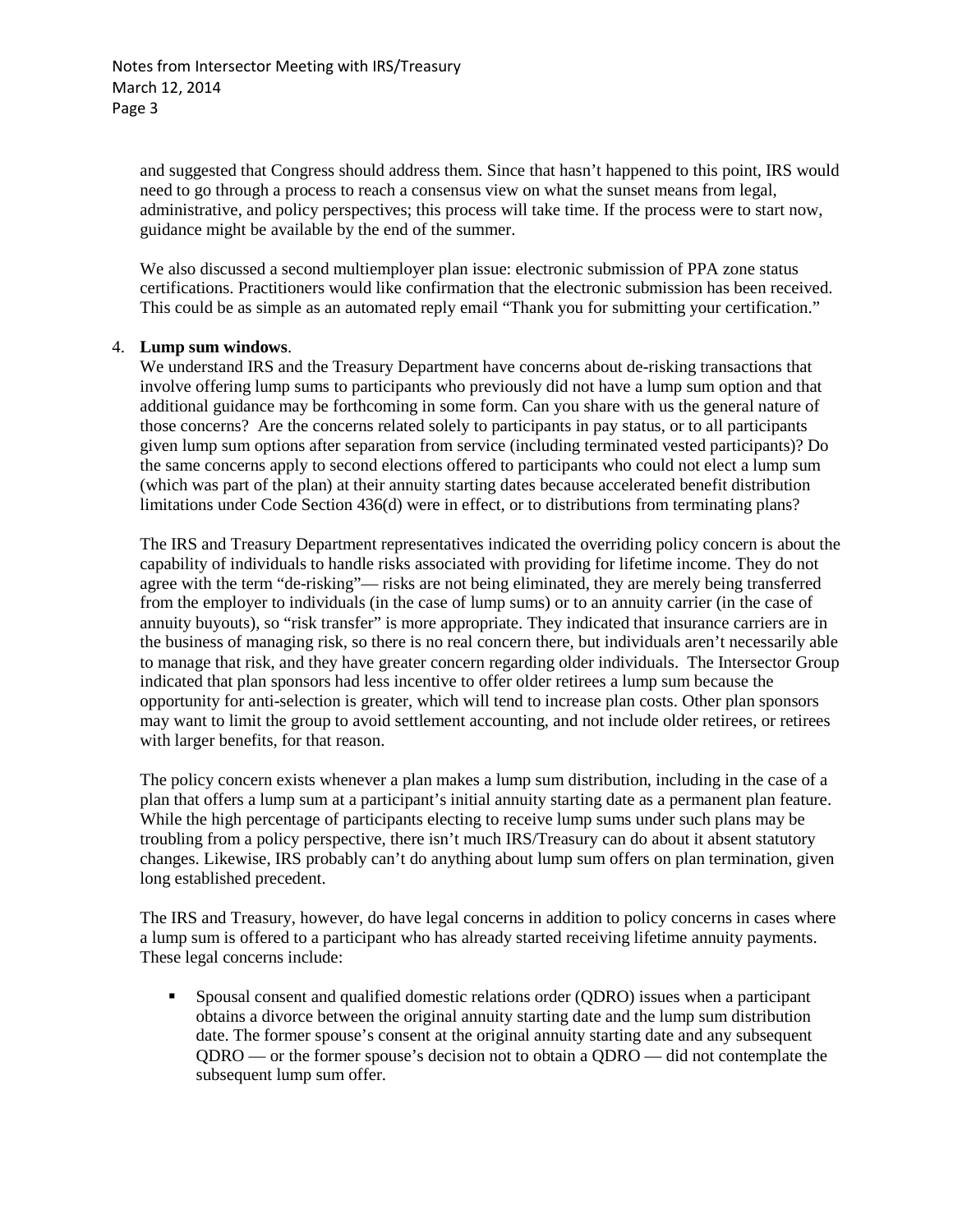Notes from Intersector Meeting with IRS/Treasury March 12, 2014 Page 4

- Case law involving disputes among survivors raises questions about whether anything can change once payment has started in an annuity form.
- Calculation of the  $417(e)$  minimum lump sum amount a lump sum equal to the present value of future annuity payments may not be sufficient in cases where the reduction for early retirement exceeds the reduction that would have been determined using 417(e) assumptions, or where the participant elected a joint and survivor payment form, but the joint annuitant has died. IRS is considering whether an alternative lump sum calculation should be required, based on the value of the accrued benefit adjusted for payments received. Members of the Intersector group expressed the view that at the time of a lump sum cashout of an annuitant in pay status, the normal retirement benefit was no longer a benefit available to that participant under the plan, so that no second calculation should be required.

IRS analysis of these legal concerns must take into account lump sums offered at plan terminations and second elections offered following the lifting of Code Section 436(d) accelerated distribution restrictions. We pointed out that placing restrictions on lump sum windows offered under ongoing plans that did not apply to lump sum offers on plan terminations would simply induce sponsors into spin-off terminations.

The Intersector Group expressed the view that many of the issues discussed are simply implementation issues, while the first question to be addressed is whether there is any statutory reason why cashouts of retirees should be entirely barred. The IRS and Treasury Department representatives indicated that all three agencies (IRS, Pension Benefit Guaranty Corporation, and Department of Labor) have concerns, and that fact may in and of itself cause plan counsel to look more closely at proposed transactions. Types of concerns include policy, litigation risk, retiree relations, Title I, and qualification rules. IRS/Treasury believes that people are not fully aware of some of the relevant case law and would be more cautious if they were.

We also discussed whether, following an annuity buyout, an annuity carrier could offer annuitants a lump sum (e.g., a cash surrender rider that is often included in insurance and annuity policies) that didn't meet the 417(e) minimum present value rules, and whether the answer depended on whether the qualified plan had previously offered a lump sum. The IRS and Treasury Department representatives indicated an annuity purchased from a qualified plan is viewed as a continuation of the qualified plan and must comply with  $417(e)$  minimum present value rules just as it must meet qualified joint and survivor annuity rules.

The IRS and Treasury Department representatives also indicated proposed regulations on qualified longevity annuity contracts (QLACs) under defined contribution plans and partial lump sum options in defined benefit plans were nearing finalization. They indicated that they are being sensitive to how things have been done in the past under IRC 417(e). IRS is also providing input to DOL on the topic of providing illustrations of lifetime income from DC plans. The Intersector Group also raised the possibility of allowing deeply deferred annuities under DB plans (i.e., DB plan longevity insurance). The IRS and Treasury representatives agreed this was worth discussing further, and the Intersector Group indicated willingness to work on related initiatives. Lifetime income is an IRS priority, and they are thinking about many issues surrounding lifetime income but they have limited resources in terms of staff that are fluent in both DB and DC plans.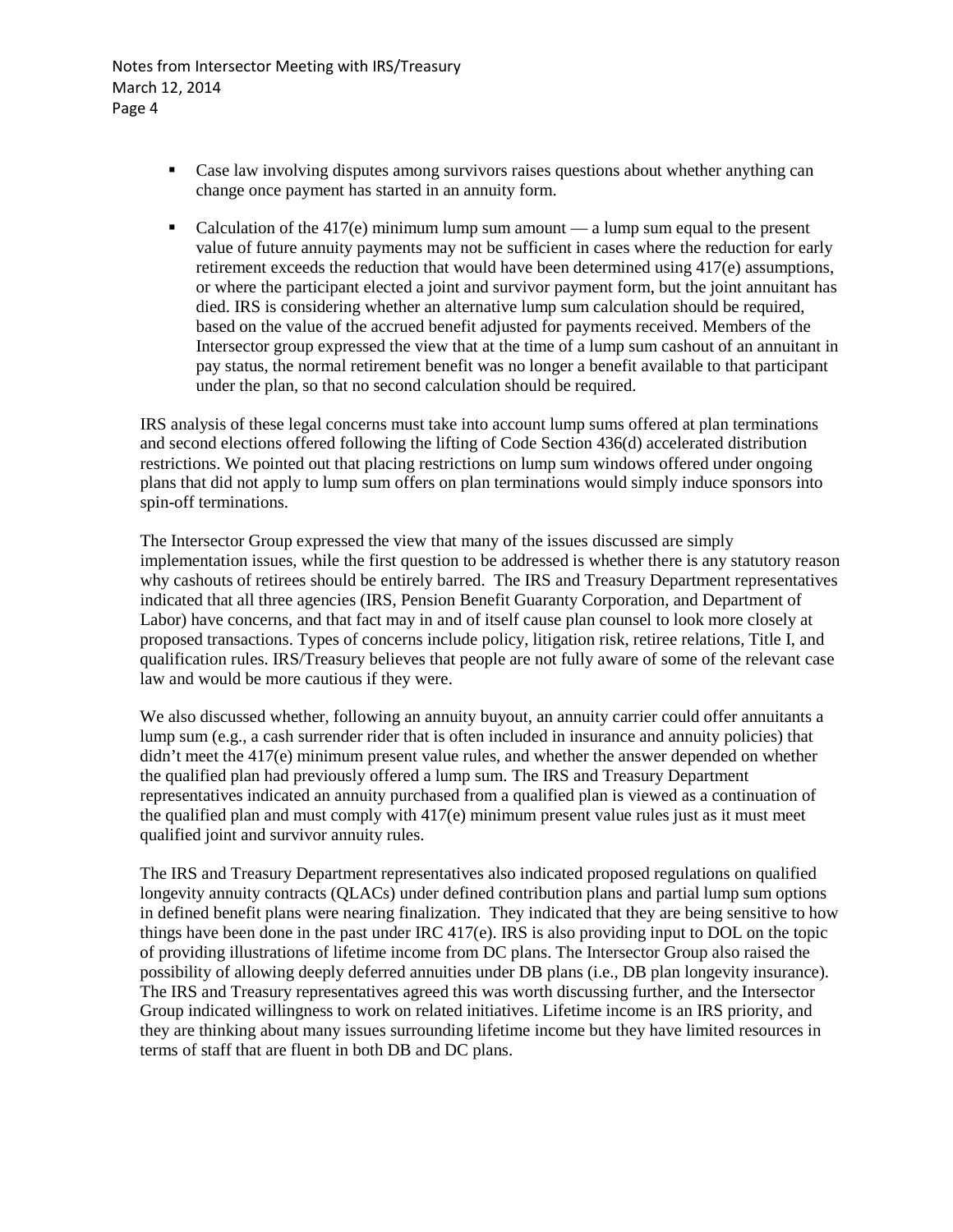Notes from Intersector Meeting with IRS/Treasury March 12, 2014 Page 5

#### 5. **Late retirement issues**:

#### a. **Follow up to last meeting.**

In our last meeting, we discussed apparent inconsistencies in how reviewers are handling various problems that may occur when participants continue working beyond their normal retirement dates (such as the correction of failures to provide suspension notices, method of calculating actuarial increases for late retirement). Since that meeting, has there been any outreach to staff involved with Employee Plans Compliance Resolution System (EPCRS)? Is there agreement on how things should work post-65?

The field audit position when reviewing submissions to the Voluntary Compliance Program (VCP) on late retirement issues (such as failure to suspend benefits) is that the late retirement benefit should be determined using a "year-by-year, greater-of" calculation method. This method determines the late retirement benefit at each plan year-end up and the late retirement date as the greater of (i) the formula benefit counting all service and salary to date or (ii) the actuarial equivalent of the benefit determined at prior plan year-end (or normal retirement date, if later). The "greater-of" calculation means the actuarial increase is offset against continued accruals under the plan formula. They do not require the actuarial increase to be provided in addition to accruals under the plan formula, even when the plan was silent on whether the late retirement increases offset continued accruals. (The most common problem VCP is seeing in this area is plans that are completely silent as to what happens when a participant remains in service beyond normal retirement age – that is, the plan doesn't provide for either a suspension or an actuarial increase.) While a document used by field agents indicates it may be acceptable in certain situations, they generally will *not* permit a "one-shot" calculation, which determines the late retirement benefit as the greater of (i) the formula benefit counting all service and salary to date or (ii) the actuarial equivalent of the benefit at normal retirement date. IRS is providing additional training for VCP staff and telling them to go through an actuary whenever they encounter issues involving late retirement benefit calculations. If a plan calls for the "one-shot" calculation, has a determination letter, and the plan sponsor was following the plan document, a plan examiner may not raise the issue.

We also briefly discussed cash balance plans and at what level the interest credits alone provided sufficient actuarial increases. While no conclusions were reached, the IRS and Treasury representatives expressed the view that all plans (with both traditional and hybrid formulas) may need to provide mortality increments in the deferral period, even if there is no forfeiture on death. They expressed the view that there was still a forfeiture of *retirement* benefits (that were then replaced with *death* benefits), and said that at younger ages that may be less important because the definition of "reasonable actuarial increases" is nebulous enough that many interest credit rates at younger deferral ages might be considered to cover both a reasonable interest and mortality increment, but at older ages the mortality increment is so significant that would not be possible.

## **b. Issues that arise when late retirement increases cause the benefit to bump up against Section 415 high-three pay limit.**

We discussed whether a requirement to start in-service distributions in this situation was a benefit, right or feature (BRF) that required testing under  $401(a)(4)$ , and if so how and when it would be tested. For example, would it be tested only if and when a highly-compensated employee (HCE) was forced to start benefits? Or is it always tested because an HCE could conceivably be forced to start benefits in the future? If always tested, how can a sponsor address